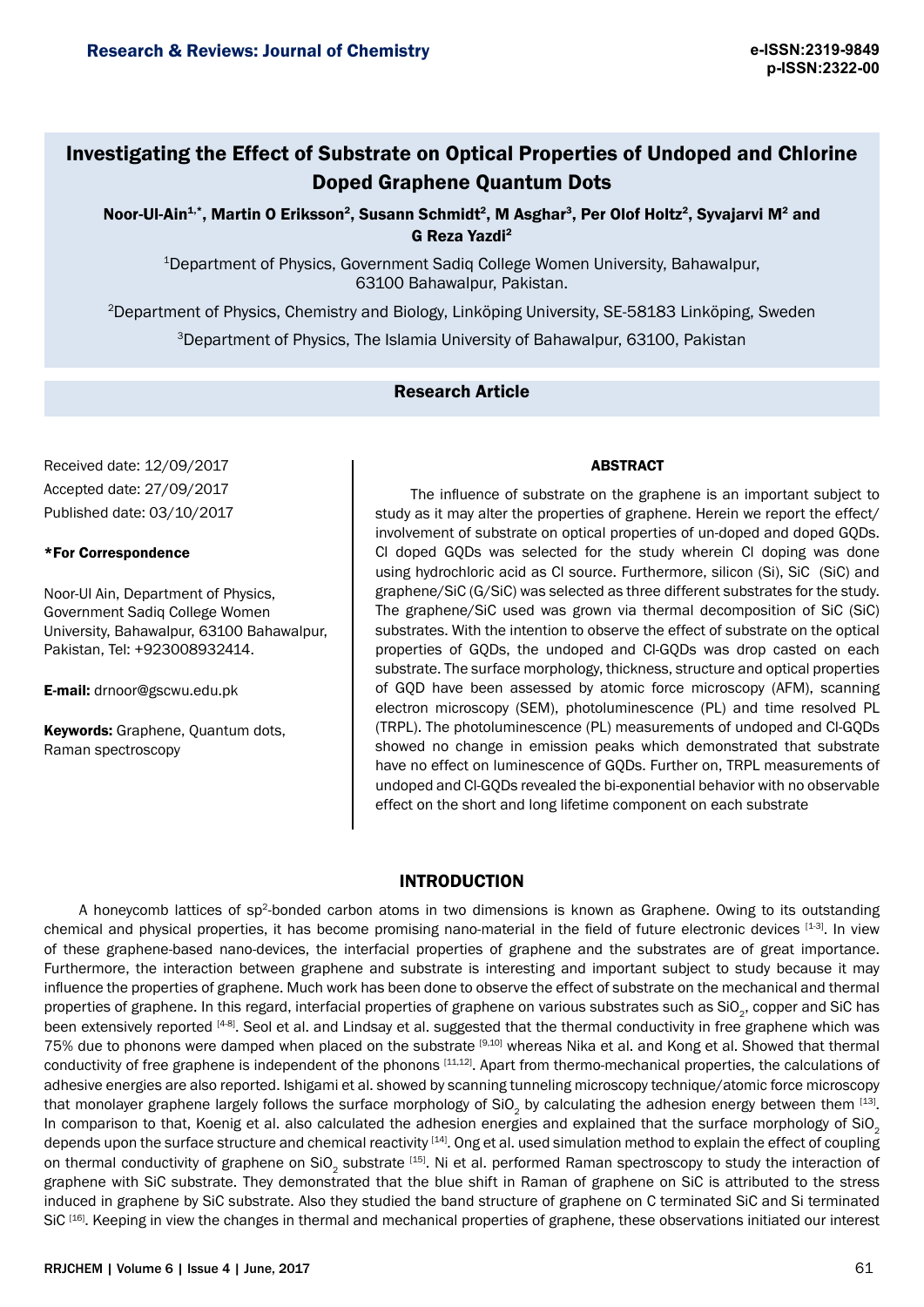to explore the tunability of properties of GQDs with respect to the substrates. As far as our knowledge is concern, the optical properties of graphene/SiC and graphene quantum dots on different substrates are not reported yet.

In our previous reported work, we have tuned the emission energy of chemically doped GQDs wherein Na-, K-, and B-GQDs exhibited blue-shift in the PL emission as compared to undoped GQDs and Cl- and N-GQDs exhibited red-shift in emission. The detailed XPS study revealed that reduction process was observed in case of Na-, K- and B-GQDs which reduced the mid gap levels/oxygen functional groups, which widened the band gap and was the reason of observed blue shift. Likewise, in Cl- and N-GQDs, the oxidation phenomena was seen, which in turn increased the mid gap levels/ oxygen functional groups, this narrowed the band gap and was the reason of observed red-shift of PL [17]. In this work, the effect of substrate on the optical properties of undoped and Cl-GQDs was observed. The undoped and Cl-GQDs were drop casted on Si, SiC and graphene. The growth of epitaxial graphene was performed via thermal decomposition of SiC (SiC) substrates in an inductively heated furnace. The undoped GQDs showed green emission whereas the Cl-GQDs showed slight red-shift in emission regardless of the substrate used. In optical measurements, PL and TRPL emission of undoped and Cl-GQD have been extensively studied on each substrate to observe the dependence of luminescent properties of GQDs on the substrate used. Furthermore, the surface morphology, thickness, structure and optical properties have been assessed by using atomic force microscopy (AFM), scanning electron microscopy (SEM), reflectance mapping, X-ray photoelectron spectroscopy (XPS). To the best of our knowledge, this study is the first one to understand the optical properties of GQDs with respect to different substrates.

#### Experimental Details

Preparation details of chemically doped GQDs: Water soluble green GODs (2 mg/ml) purchased from ACS Materials Co, were dispersed in a solution containing dimethylformamide (DMF). Cl-GODs were prepared by chemical doped method using diluted HCl (hydrochloric acid) as Cl source. The doping concentrations used for Cl-GQDs were 2 mol/L and 4 mol/L (represented as 2% and 4% hereafter). After reducing the concentration to 2% and 4%, it was mixed in GQDs using ratio 1:1. The solutions was stirred for 10 seconds, the mixed solution was drop-casted on Si, SiC and G substrates followed by heating at 85°C for 10 minutes on hot plate. The Si and SiC substrates were post cleaned using RCA steps, in order to remove all organic and inorganic contamination from them. Preparation procedure is shown in Figure 1.



Figure 1. Sample preparation method [17].

Preparation of graphene (on SiC) used as substrate: Growth of epitaxial graphene was performed via thermal decomposition of SiC (SiC) substrates in an inductively heated furnace under isothermal conditions at a temperature of 2000°C and at an ambient argon pressure of 1 atm [18]. The Si-terminated of n-type, on axis 4H-SiC (0001) substrates which employed for the growth of graphene were chemo-mechanically polished (CMP). The SiC wafer were cut in rectangular pieces of  $7 \times 7$  mm<sup>2</sup> and cleaned in four stages to remove organic, inorganic contaminations, and oxide on the SiC substrate surface. The preparation of epitaxial graphene by the thermal decomposition of SiC has been proposed as a viable route for the synthesis of uniform, wafer-size graphene layers for technological applications. By having full control on the growth conditions we are able to growth large area buffer layer, monolayer (ML) or mixing of ML and bilayer epitaxial graphene with different percentage. For this study we have used samples with large area coverage by ML. Graphene surface morphology, thickness, structure and optical properties have been assessed by using AFM, SEM, reflectance mapping, PL and TRPL.

Characterizations: SEM was performed on the undoped GQDs on Si substrate to determine the presence of GQDs on substrate. Scanning electron microscopy (SEM, LEO 1550 Gemini, Zeiss, Germany) operated at an acceleration voltage of 16.69 kV at a working at in-lens mode. For the PL study, the samples were excited with a laser with a wavelength of 266 nm. The spectrum was recorded with a Jobin Yvon TRIAX 550 spectrometer with a focal length of 550 mm, a 600 gr/mm grating and a liquid nitrogen cooled CCD detector. For the TRPL study, the samples were excited with a 266 nm pulsed laser with a pulse duration of approximately 200 fs and a repetition rate of 75 MHz. The PL transients were recorded by a streak camera from Hamamatsu with a temporal resolution of approximately 10 ps, connected to a spectrometer with a focal length of 500 mm and a 150 gr/mm grating. The TRPL image was recorded by a Peltier cooled CCD. The PL study used a continuous wave 266 nm laser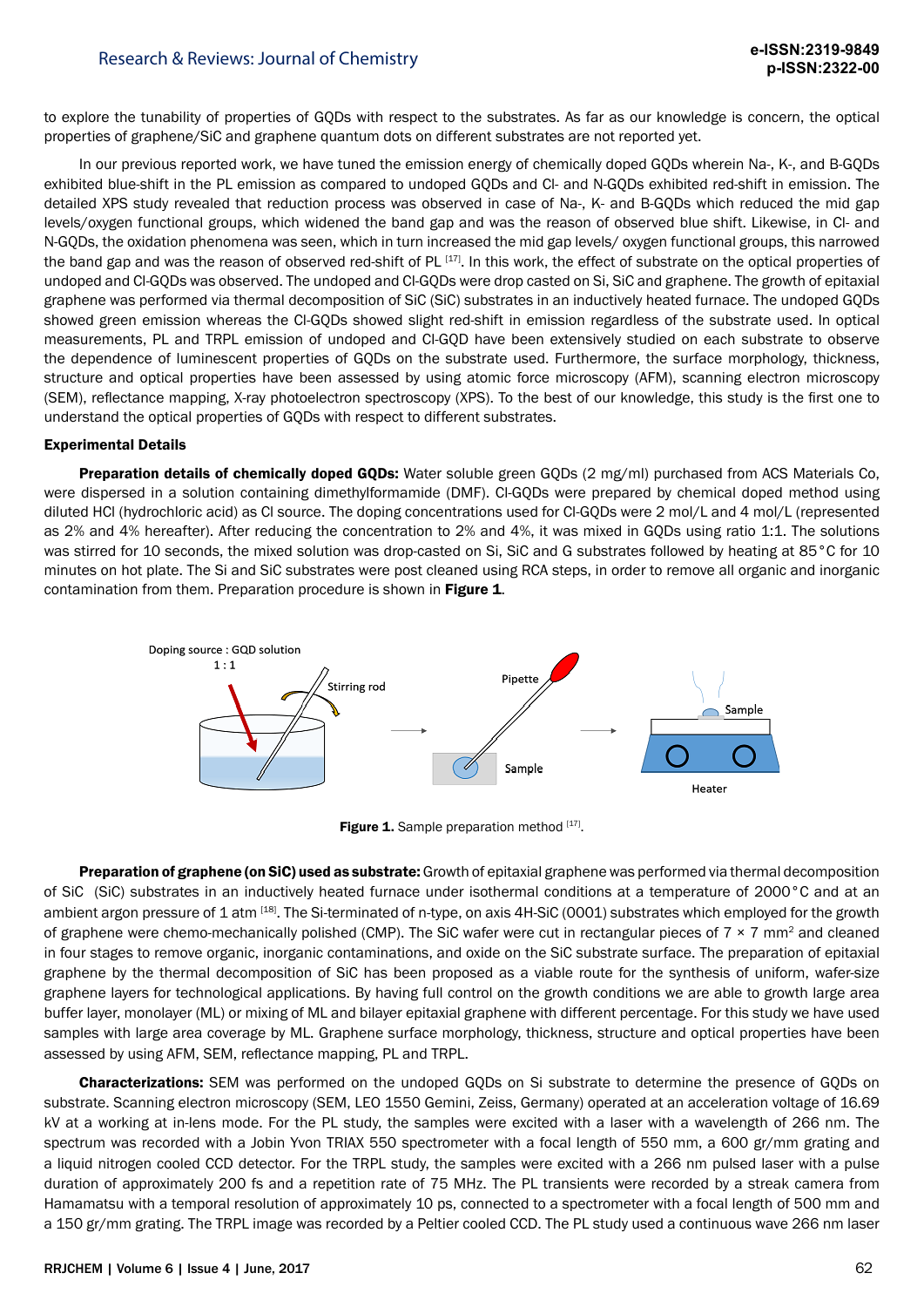as excitation source, whereas a pulsed 266 nm laser was used for the TRPL study. AFM was performed on Graphene on SiC used as substrate. The micro and nano-scale morphology of graphene layers were determined in air ambient with a Veeco DI Dimension 3100 scanning probe microscope, using taping mode AFM.

# RESULTS AND DISCUSSION

Figure 2a and 2b shows SEM images of GQDs on Si substrates. SEM is performed on un-doped GQDs on Si substrate to confirm their attachment on surface.



Figure 2. (a) SEM of undoped GQDs (b) AFM of undoped GQDs on Si substrate [17].

Photoluminescence of the undoped and 2% and 4% Cl-GQDs on Si, SiC and G substrate at room temperature was performed to investigate the effect of substrate on optical properties of GQDs, the PL emission peaks. We randomly selected three different positions for the each sample on each substrate and found no appreciable variation in the results. The characteristics peak of undoped GODs is at  $518 \pm 1$  nm, which is consistent with the peak value reported for green GODs.



Figure 3. PL emission of undoped GQDs, 2% Cl-GQDs and 4% Cl-GQDs on Si, SiC and Graphene substrates respectively.

As shown in Figure 3, The undoped GODs on Si substrate shows the PL emission peak at 519 nm (green). The PL peak of 2% and 4% Cl-GQDs on Si shows slight red-shift of 10 nm, with PL peaks emission at 527 nm and 529 nm, respectively. Likewise, same trend is observed on SiC substrate wherein the PL peak of undoped GQDs appears at 518 nm whereas for 2% and 4% CL-GQDs, the peak slightly red-shift to 530 nm and 523 nm respectively, with the shift of about 12 nm. In the same way, on Graphene substrate, the PL emission peak of undoped GQDs appears at 517 nm whereas for 2% and 4% Cl-GQDs, the PL emission peaks is observed at 528 nm and 529 nm respectively, showing the slight red shift of 10 nm.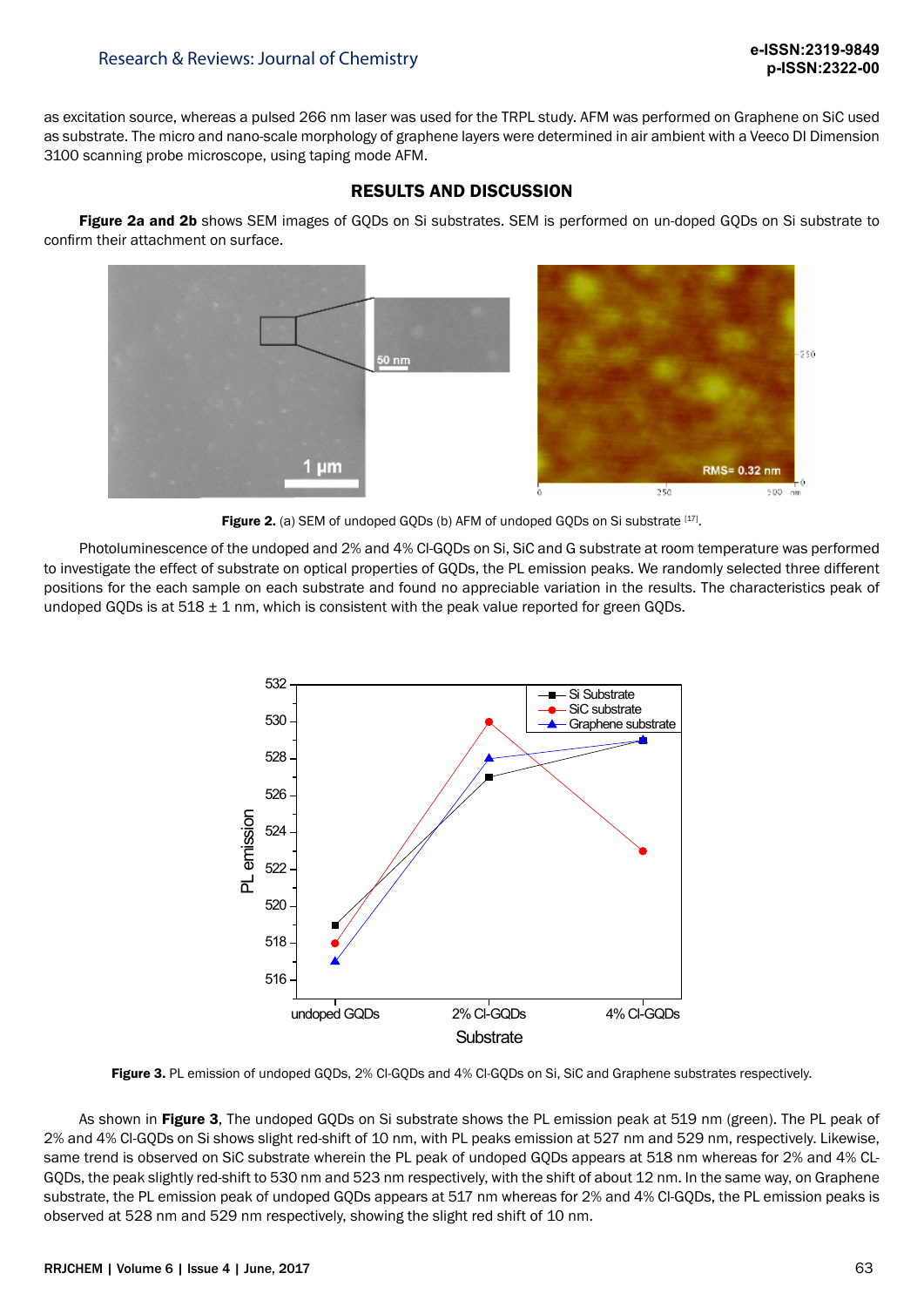Time Resolved Photoluminescence (TRPL): Time resolved photoluminescence was performed on undoped GQDs and Cl-GQDs on Si and SiC substrates using laser pulsed at 255 nm wavelength and streak camera detector at room temperature. The TRPL decay leads to two lifetime components involved in the relaxation process: One short lifetime component, τ,, ranging from 0.14 ns to 0.15 ns, and other long lifetime component,  $\tau_{2}$ , ranging from 3.1-4.4 ns (see Table 1). The following equation was fitted to the TRPL decay curve:

$$
I = \alpha_1 e^{\frac{t}{\tau_1}} + \alpha_2 e^{\frac{t}{\tau_2}}
$$

The parameters  $\alpha$ 1 and  $\alpha$ 2 are proportionality constants, and t is the time. With this simplified model, the PL is explained as having two lifetime components (one short, τ1, and one long, τ2). The short lifetime component, τ1, ranges from 0.14 ns to 0.15 ns for the five samples, and other long lifetime component, τ2, ranges from 3.1 ns to 4.2 ns.

| <b>Samples</b> | <b>Short lifetime components (ns)</b> |      | Long Lifetime components (ns) |     |
|----------------|---------------------------------------|------|-------------------------------|-----|
|                |                                       | SiC  |                               | SiC |
| <b>GQDs</b>    | 0.15                                  | 0.15 | ۔۔۔                           | ◡.◡ |
| 4% CI-GQDs     | 0.14                                  | 0.14 | ، ب                           |     |

Table 1. The short and long lifetime components of undoped and 4% Cl-doped GQDs samples.

In excitation dexcitation phenomena, after absorbance of incident photon, carriers are excited from HOMO (highest occupied molecular orbit) of ground state to LUMO (lowest unoccupied molecular orbit) of the excited states of oxygen groups [17]. During relaxation, the short lifetime component showed almost negligible change for undoped, 4% Cl-doped GQDs on Si and SiC as shown in Table 1. In case of lifetime components of undoped and 4% CI-doped GQDs, the long lifetime component shows the small change (negligible) for Si and SiC substrate respectively as shown in Figure 4. This is also in good agreement with the observed PL results and justifies that there is no effect of the substrate on the optical properties of GQDs.



Figure 4. Long lifetime components of undoped GODs and 4% CI-GODs on Si and SiC substrates.

## **CONCLUSIONS**

In summary, we investigated the effect of substrate on the optical properties of undoped and Cl doped GQDs on Si, SiC and Graphene as substrate. PL emission of Cl-GQDs exhibited the red-shift tendency on all the substrates i.e. on Si, SiC and G with no change in emission energies observed with respect to each substrate. Time resolved photoluminescence (TRPL) on undoped and 4%-Cl-GQDs (on Si and SiC) was also performed wherein the decay curve showed bi-exponential behavior having long and short lifetime component. TRPL of undoped GQDs and 4% Cl-GQDs on Si and SiC showed the same results on each substrate which substantiated that the optical properties of GQDs (undoped and Cl doped GQDs) are independent of the substrate used. These TRPL results are in good agreement with the observed PL results [19].